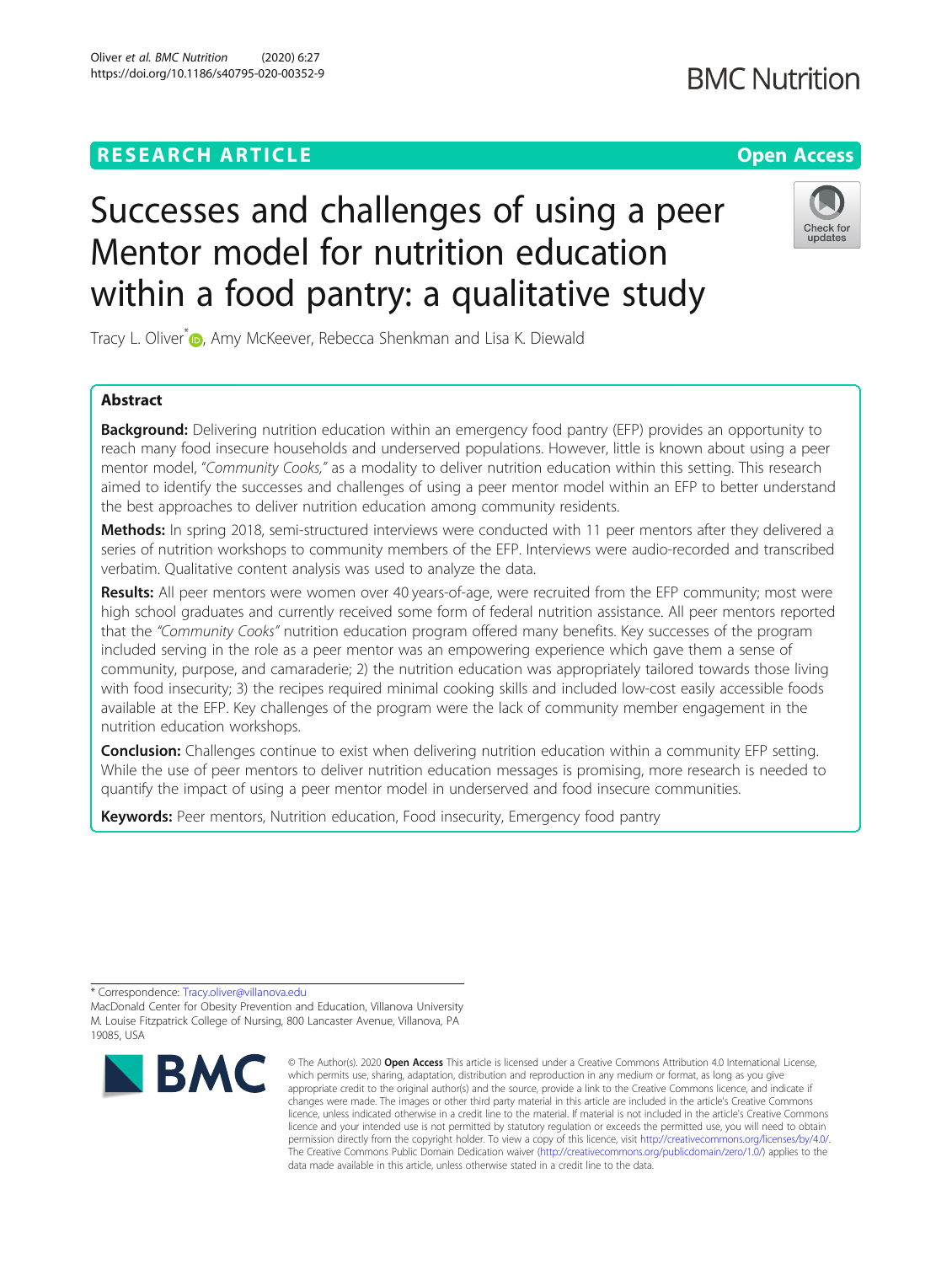## Background

Food insecurity is defined as reduced access to a sufficient quantity and quality of food, which limits the variety or desirability of one's diet  $[1]$  $[1]$ . Access to healthy food is a fundamental human right, yet food insecurity remains a significant public health problem across the United States, with an estimated 37 million individuals experiencing some level of food insecurity [[1\]](#page-9-0). Hunger, poverty, and food insecurity consequently influence individual health and well-being [[2,](#page-9-0) [3](#page-9-0)]. Well documented in the literature are the relationships between socioeconomic status, race, and food insecurity [[3\]](#page-9-0). The consequences of food insecurity include lower economic productivity, increased co-morbidities in adults, and increased learning/developmental concerns in children [\[3](#page-9-0)]. Rates of food insecurity for men, women, and children continue to impact many families, with an estimated 9.7 million adults and 6.5 million children living in foodinsecure households [[1\]](#page-9-0). These families experience unreliable income and unexpected financial burdens and may qualify for federal food assistance programs; however, they may also rely on food banks and emergency food pantries to help ends meet during difficult times [\[4](#page-9-0)].

According to the 2014 Hunger in America Report, it was determined that over 84% of US households who utilized EFPs were food insecure [[4\]](#page-9-0). The concept of an emergency food pantries (EFPs) was developed in the late 1960s in the United States and originated in a church using the support of a faith-based model to provide food and social support [[5\]](#page-9-0). The purpose of the "emergency" food pantry was to serve families on a short-term basis, however, due to more significant economic and social issues, this trend has changed, and many pantries now provide services long-term [[5\]](#page-9-0). Pantries offer an invaluable source of supplemental food, at no cost, to fill the gap when other costs of living limit funds available for the purchase of food [\[6](#page-9-0)]. Communities who are reliant on supplemental food resources are often limited in food choices, notably healthy choices [[7\]](#page-9-0). As a result, communities that rely on supplemental food have been shown to have poor diet quality along with increased rates of chronic disease, including obesity, metabolic syndrome, cardiovascular disease, hypertension, and diabetes [[1,](#page-9-0) [8](#page-9-0)–[12](#page-9-0)].

Since the inception of the food pantry model 60 years ago, EFPs have attempted to expand their services to address the social networks and environmental triggers that influence food insecurity [\[5](#page-9-0)]. These services target how to move families towards food security and selfsufficiency while continuing to provide food. As a result, some EFPs may offer a comprehensive model that includes nutrition education [\[13](#page-9-0)]. Other EFPs have implemented programming that addresses the diverse needs of their communities, including specific and cultural food preferences, general health and wellness care, and assistance in household and food budgeting skills [\[14,](#page-9-0) [15](#page-9-0)]. While there have been previous innovative nutrition education programs in the literature, gaps exist as to the best method of education delivery, and by whom, to effectively impact an EFP patron's food knowledge and healthy eating behaviors.

Peer mentors, community health promoters, and health educators are viewed as leaders in their communities and have been used successfully worldwide to educate and promote health [\[16,](#page-9-0) [17](#page-9-0)]. The peer mentoring recruitment process intentionally seeks out mentors who are of a similar age or have had similar life experiences as their target audience. Peer mentors who are also members of the same community often share similar cultural beliefs, practices, and experiential knowledge that deepen a shared understanding of the challenges faced by community members [[16](#page-9-0)–[18\]](#page-9-0). The peer mentor and mentee connection also foster relationships that an outside expert could never accomplish. Due to this unique relationship, peer mentors can be effective in many settings from academic to low-income community settings, where health education is particularly pertinent and where behavioral interventions can be measured [[17,](#page-9-0) [19\]](#page-9-0). Peer mentors have also been found to be successful when appropriately trained in nutrition to deliver health information targeting children or in facilitating changes in health-related behaviors, including physical activity, smoking, and condom use in both adults and adolescents [[17,](#page-9-0) [19](#page-9-0)–[22\]](#page-9-0). Therefore, utilizing peer mentors to deliver health-promoting messages or nutrition education may be an innovative approach to reach underserved and economically disadvantaged populations [[22\]](#page-9-0).

Utilizing a peer mentoring model within an EFP and adapted from the concept of a community health educator may be a key strategy in addressing health and wellness in families experiencing food insecurity. The peer mentoring model has been identified as a significant mechanism for helping individuals (both mentor and mentee) develop a sense of purpose and belonging through a supportive relationship, and this also builds and strengthens their social networks [\[17\]](#page-9-0). Although peer mentors are recognized for their effectiveness in general community settings, little research has been done to determine the effectiveness of peer-led nutrition interventions in low-income populations using the EFP environment. To address this gap, a nutrition education pilot program was developed using peer mentors in a community EFP setting to teach nutrition education and necessary cooking skills to their fellow community members. Titled Community Cooks, this innovative approach of nutrition education in an EFP used a train-the-trainer peer mentor model. This research aimed to identify the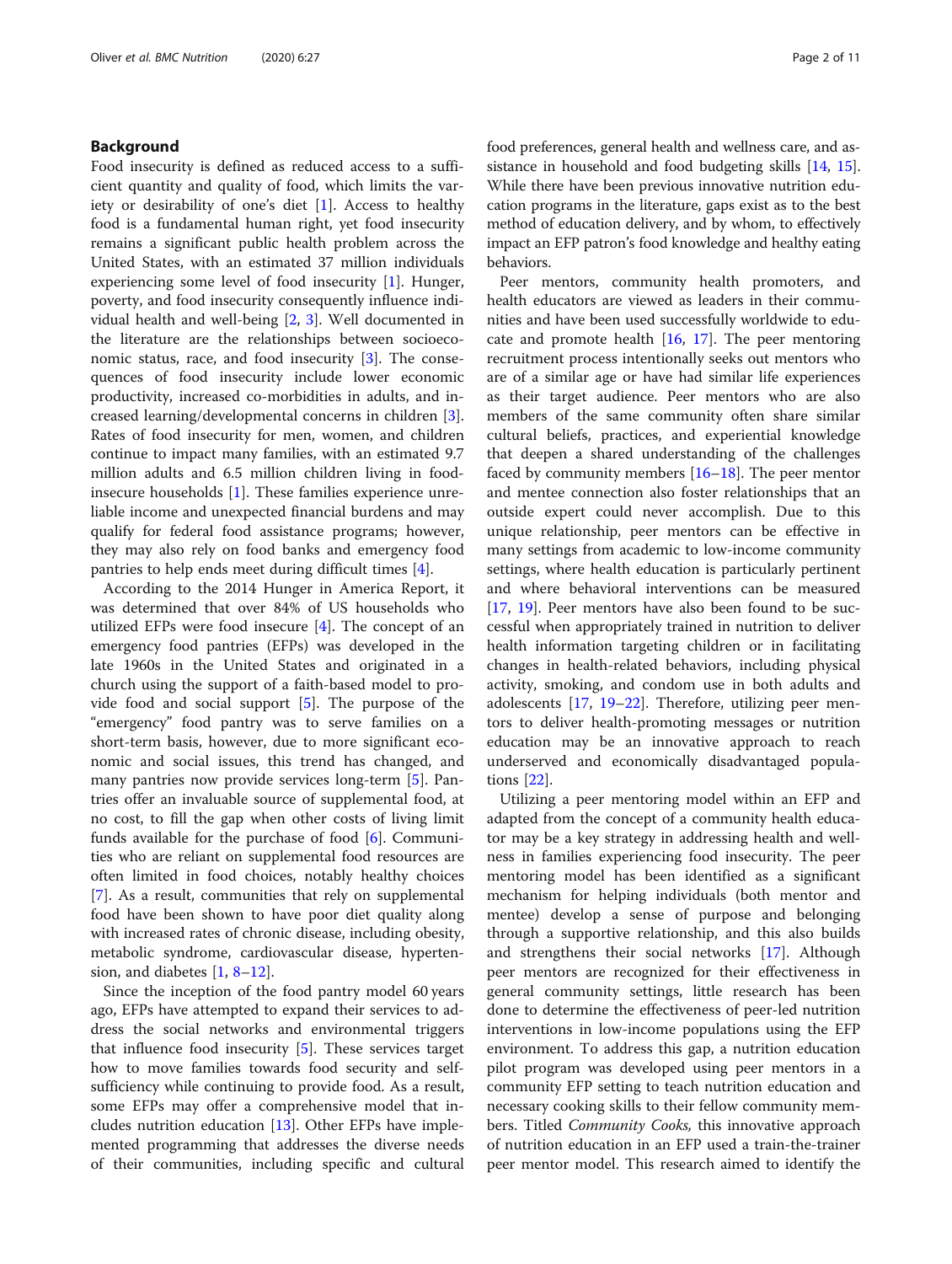successes and challenges of using a peer mentor model within an EFP by conducting focus groups and a qualitative program evaluation. These findings may be used to inform others about the peer mentor model as an approach to deliver nutrition education for EFP community residents.

## Theoretical framework for model development

The authors of this manuscript used two theoretical frameworks to support the program development and implementation: 1) Albert Bandura's Social Cognitive Theory, and 2) The Socio-Ecological Model. Using Bandura's Social Cognitive Theory (SCT), the authors theorized that having a peer mentor as a positive role model may increase good nutritional choices and decisions among EFP members [\[23](#page-9-0)]. The major component of SCT is delivered through observational learning. SCT encompasses the process of learning desirable behaviors by observing the behavior of others. The observer then replicates these behaviors in order to maximize outcomes. The Community Cooks program used peer mentors chosen from the local community to serve as role models for delivering education on healthy food choices, lifestyle, and cooking information to the community at large. This model draws on key components of SCT by then infusing concepts of self-efficacy and through rolemodeling by enabling the community members to be able to replicate these behaviors on their own.

The Socio-Ecological Model has also been well established within health and wellness in terms of dietary patterns (e.g., individuals tend to model food choices and behaviors based on social interactions such as children modeling food choices after their parents) thus supporting the model's use for the Community Cooks program [[24\]](#page-9-0). This model notes that individuals, families, and communities influence food choices, and opportunities for health promotion, and disease prevention [\[25](#page-9-0)]. Therefore, employing these education strategies within the target audiences' community will expand not only the reach but also the relevance to community members.

Integrating theoretical frameworks such as SCT and the Socio-Ecological Model within a peer mentoring program is supported when using curricula delivered in regularly scheduled meetings where peer mentors can receive social support, and develop mentoring skills while gaining self-efficacy and influencing behavior change within themselves and others [\[21,](#page-9-0) [25,](#page-9-0) [26\]](#page-10-0).

Villanova University Fitzpatrick College of Nursing (FCN) and Catholic Social Services (CSS) have a partnership that supported the Community Cooks program.

## Methods

## Setting

CSS's largest EFP, Martha's Choice Marketplace (MCM) located in Montgomery County, Pennsylvania [\[27](#page-10-0)], serves roughly 900 families each month and provides approximately 800,000 pounds of food annually. As part of the CSS Family Service Center, patrons are provided with a wide array of other empowering services, including, but not limited to, job search assistance, financial literacy classes, nutritional education, and parenting classes [\[27\]](#page-10-0). MCM uses a choice market approach which provides families the independence to shop the EFP and select from the available foods to promote dignity and reduce stigma. The Community Cooks program was conducted from November 2017 through May 2018. Ethics approval was obtained from Villanova University Institutional Review Board, (IRB) and the study was deemed exempt. Written informed consent was obtained from all participants prior to the start of the study. Peer mentors were compensated with monetary cash stipends of 25 dollars per training session attended and 35 dollars for each workshop they assisted in presenting. Peer mentors were not compensated for participation in the focus groups.

## Recruitment

Peer mentors were recruited using flyers, word-ofmouth, and direct referrals from EFP staff who had existing relationships with the MCM volunteers, pantry patrons, or as a member of the Co-Op food share program. Information sessions were also held to recruit potential participants to become mentors. Interested candidates completed a one-page application that included questions about general demographics, availability, and desire to participate in the program. These applications were reviewed by a committee of CSS, MCM, and Villanova University FCN staff to select candidates with demonstrated leadership skills and reliability through their current volunteer roles and affiliations with the EFP. All participants provided written informed consent prior to participation.

## Program design

Community Cooks utilized a "train-the-trainer" peer mentor model and involved nine, 60-min, peer mentor training sessions, and three, 60-min, community workshops held at the EFP (Tables [1](#page-3-0) and [2\)](#page-3-0). The nine training sessions featured hands-on training and nutrition education provided by the research team with a focus on basic cooking skills, healthy eating principles, and easily prepared recipes that incorporated ingredients commonly available at the EFP. Materials were developed by the research team based on content from the Cooking Matters toolkit, which is tailored towards this population [[28\]](#page-10-0). There were also three peer mentor-led community workshops held at the EFP, allowing the peer mentors to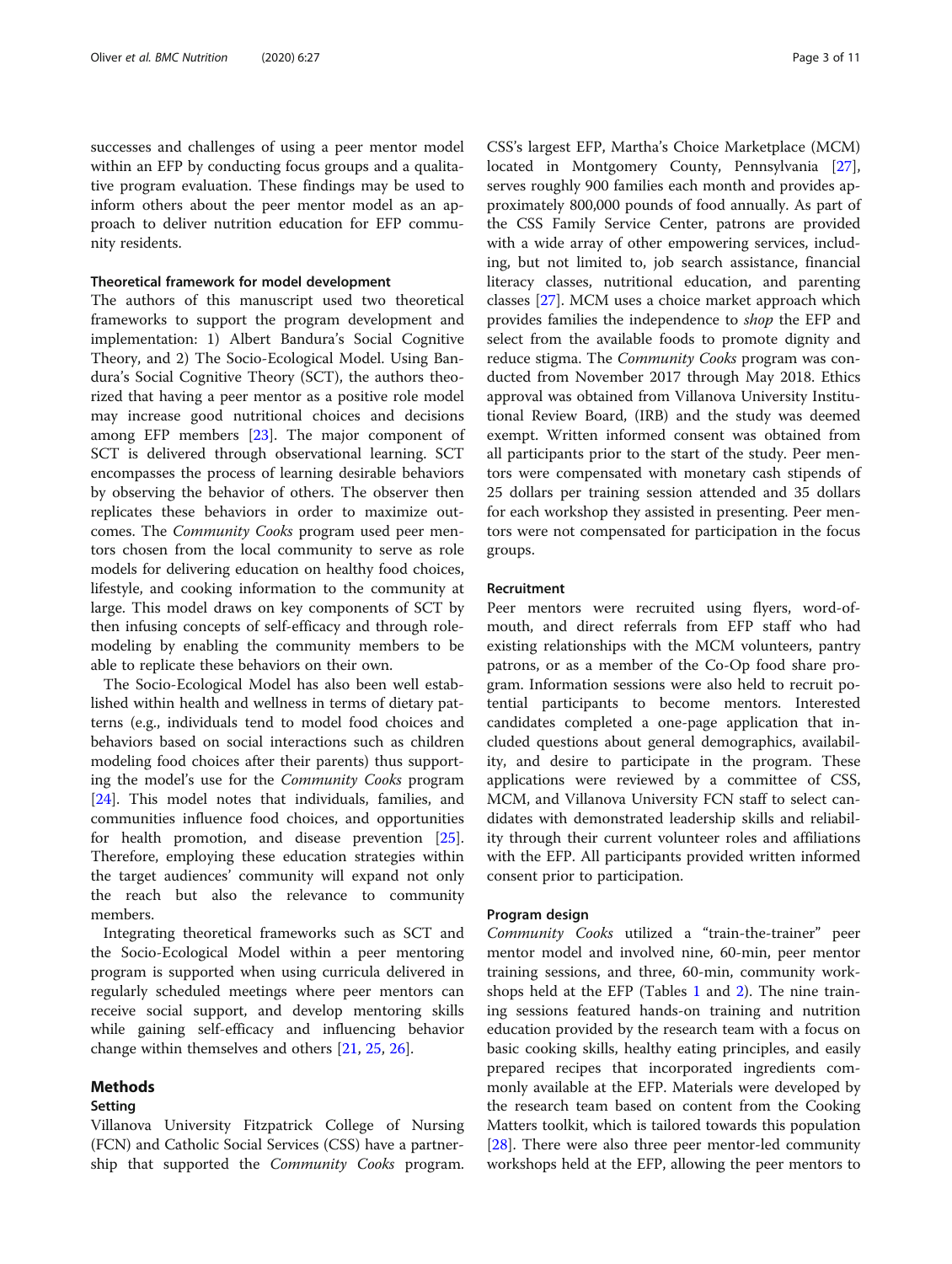<span id="page-3-0"></span>

| Table 1 Phase I "Community Cooks" Nutrition Education Training Program Curriculum |  |
|-----------------------------------------------------------------------------------|--|
|-----------------------------------------------------------------------------------|--|

| Lesson             | Content                                                                                                                                                                                                                | Recipes                                    |
|--------------------|------------------------------------------------------------------------------------------------------------------------------------------------------------------------------------------------------------------------|--------------------------------------------|
| Training Session 1 | Introduction & Review of Course Content<br>Healthy vs Unhealthy Carbohydrates<br>Portion size matters<br>Choosing wisely-with budget in mind<br>Cook ahead and store to save time<br>Slow cookers-time and money saver | Whole grain recipes                        |
| Training Session 2 | Budget Stretching using the My Plate Way<br>Review of successes/foods tried<br>Go Lean with Protein /Identifying protein<br>foods Best value proteins/ Plant based proteins                                            | Slow Cooker 3-Bean Chili                   |
| Training Session 3 | Demonstration & Practice Cooking Session                                                                                                                                                                               | Whole Grain Recipes<br>Slow Cooker Recipes |
| Training Session 4 | Vary your Vegetables<br>Nutritional benefits<br>Relationship to disease prevention<br>Fresh vs Frozen vs Canned<br>Using herbs and spices to lower sodium                                                              | Roasted Winter Squash                      |
| Training Session 5 | Focus on Fruits<br>Nutritional benefits<br>DASH-benefits of fruit and vegetables:<br>How to select: Seasonal fruits<br>Canned vs Frozen                                                                                | Fruit recipe                               |
| Training Session 6 | Demonstration & Practice Cooking Session                                                                                                                                                                               | <b>Fruit Recipes</b><br>Vegetable Recipes  |
| Training Session 7 | Dairy & Non-Dairy Options<br>Health benefits: calcium, protein, vitamin D<br>Managing lactose intolerance<br>Freezing dairy foods to extend shelf life                                                                 | Dairy & Non-diary recipe                   |
| Training Session 8 | Quick and Easy Family Recipes<br>Planning your menu ahead<br>Recipe makeovers<br>Preparing an All-In-One My Plate Meal                                                                                                 | A family meal recipe                       |

## Table 2 Phase I Community Cooks Community Workshop Curriculum

| Workshop 1 | Part 1: My Plate Can Taste Great!<br>· Identify benefits of whole grains<br>· Identify difference between whole grains and refined grains<br>• Creative use of grains in recipes<br>Part 2. Cooking Demo and Taste Test<br>• Recipe cards for bran flake muffins<br>• Muffin recipe demo preparation and tasting                                                                                                                                                                                            |
|------------|-------------------------------------------------------------------------------------------------------------------------------------------------------------------------------------------------------------------------------------------------------------------------------------------------------------------------------------------------------------------------------------------------------------------------------------------------------------------------------------------------------------|
| Workshop 2 | Part 1: My Plate Can Taste Great: New Ways to Make Fruit and Veggies<br>• Learn about the health benefits vegetables and fruit provide<br>. How much produce can you buy for \$10?<br>• Creative use of fruits and vegetables<br>Part 2. Cooking Demo and Taste Test<br>• Recipe cards for Fruit and Yogurt parfait and Warm Roasted Butternut Squash salad<br>• Fruit and Yogurt Parfait and Butternut Squash salad demo preparation and tasting                                                           |
| Workshop 3 | Part 1: My Plate Can Taste Great: Review of All the Food Groups<br>• Learn about the many health benefits all the food groups can provide<br>• Explore ways to save money when buying wholesome, nutritious foods<br>Part 2. Cooking Demo and Taste Test<br>• Recipe cards for Black Bean and Mango Salsa and Butternut Squash Macaroni and Cheese<br>• Greek Yogurt Dip and veggies, and Butternut Square Macaroni and Cheese tasting<br>• Black Bean and Mango Salsa recipe demo preparation and tasting. |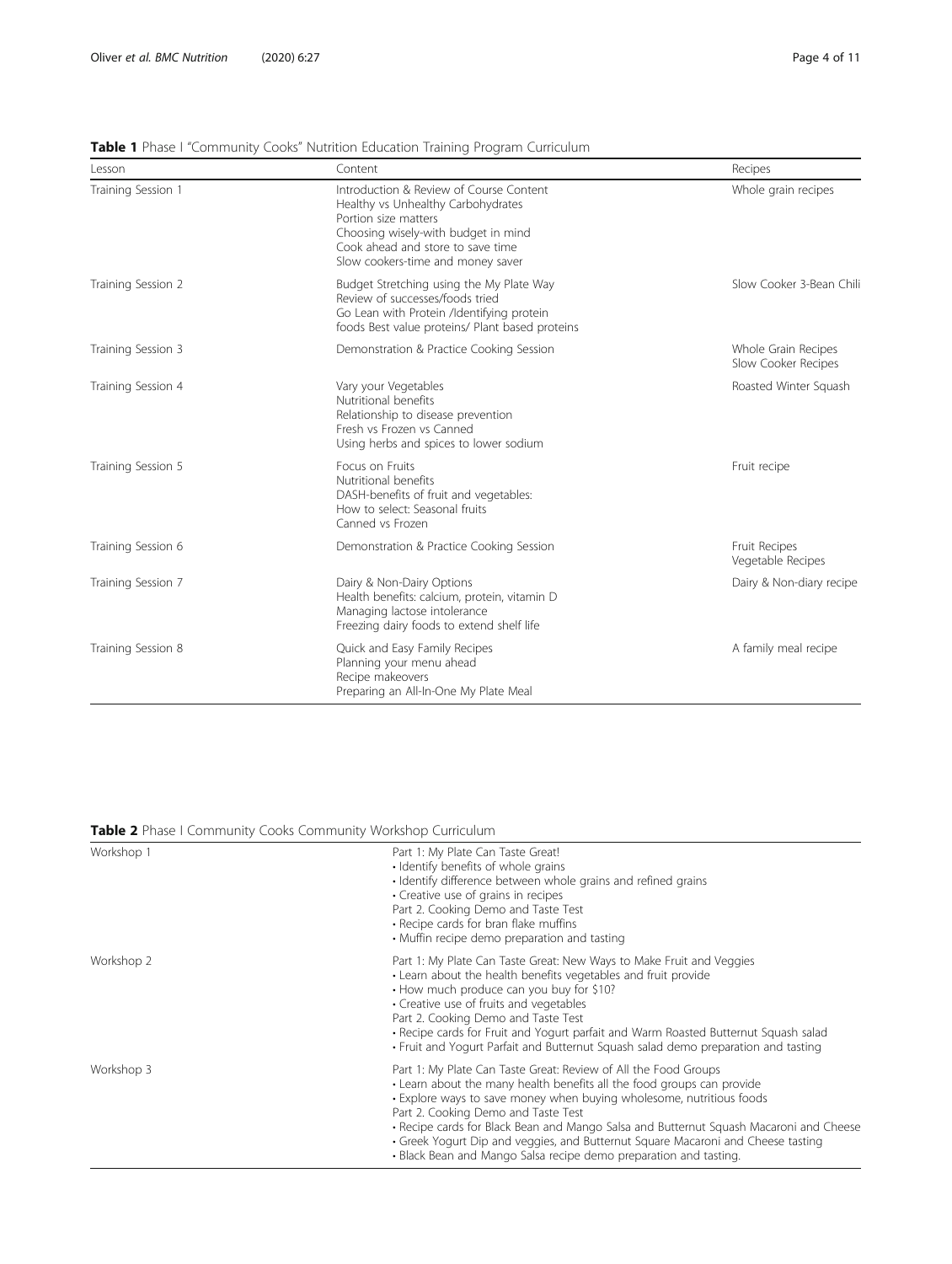train other pantry patrons in simple, low-cost recipes and basic healthy eating messaging (Tables [1](#page-3-0) and [2](#page-3-0)). The program was set up in a repeating sequence to host three peer mentor training sessions, immediately followed by one live community workshop. This sequence was repeated three times. Three peer mentors rotated as the leaders for the workshops. Responsibilities included facilitating the lesson, demonstrating the recipe preparation, providing samples, and answering community members' questions. This rotation of peer mentors allowed each mentor an opportunity to teach in front of a live audience. The entire group of peer mentors was present for each community workshop, and the research team was also in attendance to oversee program implementation and ensure content accuracy. Peer mentors also completed a brief multiple-choice quiz of which they needed to achieve an 80% on to ensure proficiency in the content knowledge prior to conducting the workshops.

## Measures

Two semi-structured focus groups, approximately 60 min in duration, were conducted at the conclusion of the program to elicit feedback from the peer mentors on their perspective of having served as participants in the peer mentor model program. The focus groups were based on guiding questions and had two leaders from the research team assigned to each session (Table 3). All

Table 3 Phase I Community Cooks Focus Group Questions

- 1. Community Cooks Program-General. Let's begin by talking generally about Community Cooks and what you thought
	- about the program.
	- a. What did you get out of the program?
	- b. What did you like the best?
	- c. What did you like the least?

2. Community Cooks Program-Format. Now let's talk about the Community Cooks program format.

- a. The format of the Community Cooks Program was to have 3 training sessions conducted followed by 1 workshop conducted by peer mentors. Did you like this format? What worked and what didn't work for you?
- 3. Personal Changes. Now that you have completed the Community Cooks training program, tell us about some of the personal changes that you have made.
	- a. How do you feel about learning to eat healthy and cook healthier now that you've gone through the program?
	- b. What are you doing differently with your food choices?
	- c. What are doing differently in food preparation?
- 4. Barriers and Challenges. We are aware that there are challenges and barriers to participating in a program like Community Cooks. We need your feedback to identify those challenges and to offer a program that best serves the community.
	- a. We struggled to get people to come to the workshops. Why do you think that happened?
	- b. How do we work around some of the barriers?
- 5. Next Steps: Phase 2 Planning. We're thinking about the next phase of Community Cooks and would like your thoughts as to what we should include.

focus group leaders were trained in facilitating focus groups and familiar with conducting qualitative research. The audiotapes were transcribed, qualitative entries were de-identified and then analyzed using descriptive analysis to summarize the findings. Two authors (T.O. and A.M.) independently read and reread the data in order to obtain a broad perspective on the qualitative data as they pertained to each question prompt. Then, the same two authors independently summarized the data to determine key concepts, categories, and themes based on the responses. These authors met again to review and discuss the preliminary findings and to develop final themes. The other authors read the results and indicated agreement with the themes.

## Results

## Socio-demographic characteristics

A total of 31 applications were received and reviewed by the CSS committee and Villanova University FCN research team for potential eligibility. From the total pool of applicants, five individuals were eliminated for not meeting inclusion/exclusion criteria (such as not being available on the selected evening or unable to secure childcare to attend), a 15 individuals were invited to participate, 13 began the program, and 11 participants completed the program. One subject withdrew due to personal health issues, and a second subject withdrew due to transportation issues. After the Community Cooks peer mentor training program, the retention rate was 85%. All the peer mentors were women over 40 years-ofage, most were high school graduates and currently participate in some form of federal nutrition assistance programming and appeared to be a representative sample when compared to the total MCM client demographics (Table [4](#page-5-0)). The 11 subjects who completed the study attended an average of 92.7% collectively of the nine scheduled training sessions (4 participants attended 80%, and 7 participants attended 100% of the sessions).

## Peer Mentor feedback

Focus group sessions provided peer mentor input from their perspective as having served as a peer mentor in the Community Cooks program, and their feedback was overwhelmingly positive. All the peer mentors  $(n = 11)$ participated in the focus groups and provided feedback on how the program not only benefited them personally but also on the impact they felt they had on community members. This feedback was valuable in helping researchers understand the appropriateness of the program training, peer mentor satisfaction, and their commitment to the model.

Key successes of the program included: 1) serving in the role as a peer mentor was an empowering experience which gave them a sense of community, purpose, and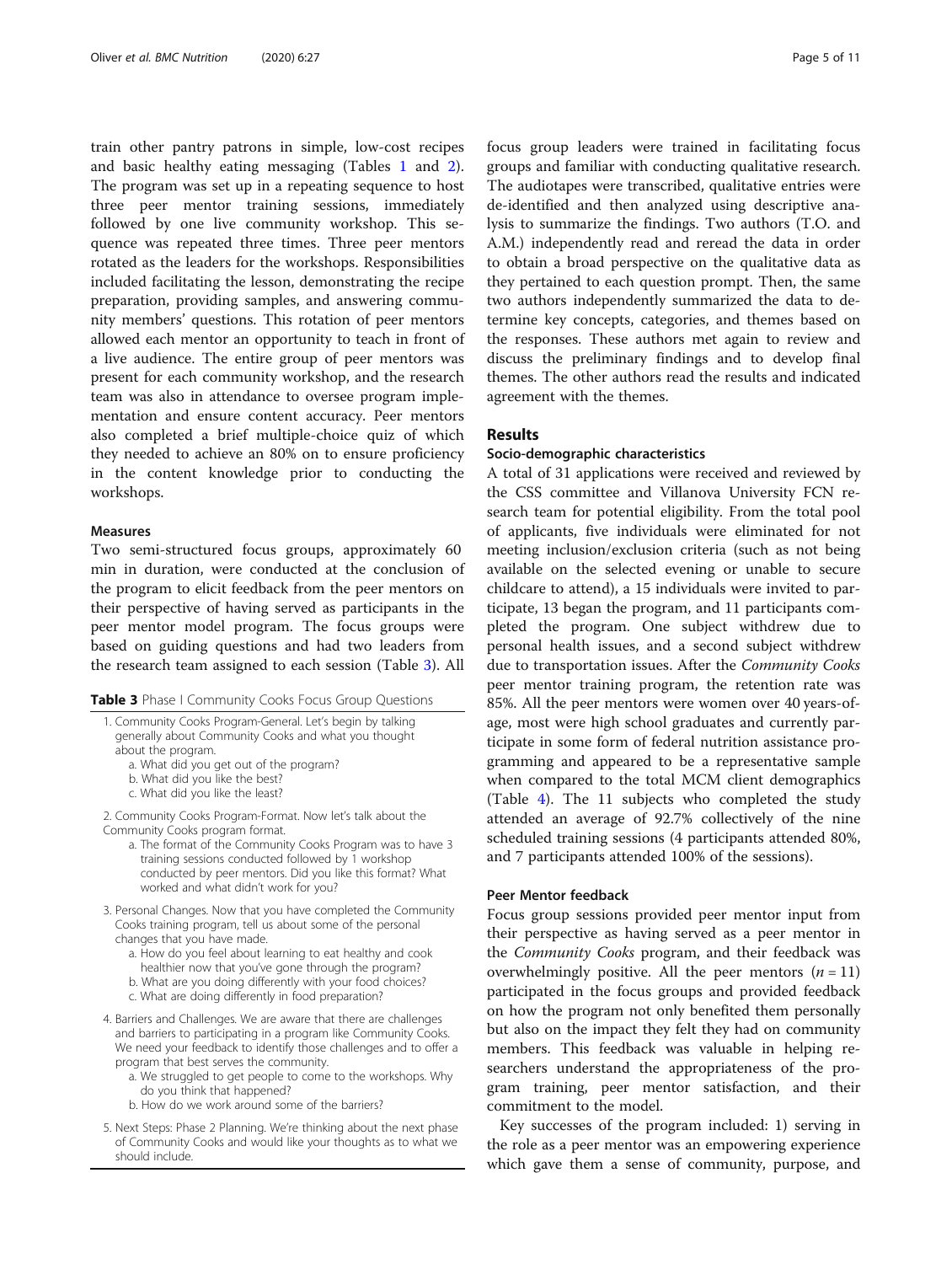<span id="page-5-0"></span>**Table 4** Socio-demographic characteristics of peer mentor participants ( $n = 10$ ; 1 missing) compared to sample MCM clients ( $n = 329$ )

| Characteristic                                                       | <b>Number (Peer Mentors)</b> | <b>Number (MCM Clients)</b> |
|----------------------------------------------------------------------|------------------------------|-----------------------------|
| Age (range in years)                                                 |                              |                             |
| $2 - 39$                                                             | $\mathbb O$                  | 90 (27%)                    |
| $40 - 49$                                                            | 4 (40%)                      | 69 (21%)                    |
| $50 - 59$                                                            | 0                            | 92 (28%)                    |
| 60 and over                                                          | 6 (60%)                      | 78 (24%)                    |
| <b>Education Level</b>                                               |                              |                             |
| Less than a high-school degree                                       | $1(10\%)$                    | 28 (9%)                     |
| High school degree or GED                                            | 3 (30%)                      | 157 (48%)                   |
| Technical or vocational school or trade certificate                  | $\mathbf 0$                  | 41 (12%)                    |
| Some college, but have not graduated                                 | 3 (30%)                      | $\mathbf 0$                 |
| Two-year or Four-year college degree                                 | 3(30%)                       | 83 (25%)                    |
| Unknown                                                              | $\mathbf{0}$                 | 20 (6%)                     |
| Federal Food Assistance Program Participation (check all that apply) |                              |                             |
| Food Pantry                                                          | 7 (70%)                      | 329 (100%)                  |
| Free or reduced school meals                                         | 2(20%)                       | Not collected               |
| Summer Feeding Programs                                              | 0                            | 33 (10%)                    |
| Head Start                                                           | 2(20%)                       | Not collected               |
| Medicaid                                                             | 6 (60%)                      | Not collected               |
| SNAP                                                                 | 4 (40%)                      | 165 (50%)                   |
| <b>WIC</b>                                                           | 2(20%)                       | Not collected               |
| None reported                                                        | 2(20%)                       | Not collected               |
| Race/Ethnicity                                                       |                              |                             |
| American Indian or Alaska Native                                     | $1(1\%)$                     | 6(2%)                       |
| Asian                                                                | $\circ$                      | $1 (< 1\%)$                 |
| Black/African American                                               | 4 (40%)                      | 134 (41%)                   |
| Hispanic                                                             | $\mathbf 0$                  | 44 (13%)                    |
| White                                                                | 4 (40%)                      | 125 (38%)                   |
| Other                                                                | $1(1\%)$                     | 15 (5%)                     |
| Unknown                                                              | $\circ$                      | 4 (1%)                      |

camaraderie; 2) the nutrition education was appropriately tailored those living with food insecurity; 3) the recipes required minimal cooking skills and included low-cost easily accessible foods available at the EFP. Key challenges of the program were the lack of community member engagement in the nutrition education workshops.

## Empowering peer mentor experience

Peer mentors were asked about their experience in their role serving as a program peer mentor for the *Commu*nity Cooks program. Aspects regarding the peer mentor model, including the train-the-trainer model, with nine training sessions and three community workshops, were explored. The consensus from the peer mentors was that they liked the way the Community Cooks program format was designed; they felt the training was delivered in a format that was easy to understand and replicate. They also included that through their training, they felt prepared to conduct each workshop and felt well supported by research staff as well as one another. Feedback included:

"I think [the format] worked because it gave you more of a backbone to stand on. This way you had enough [information] under your belt that you felt confident enough to do the training instead of just one workshop, one training. You know, you had enough confidence to say okay, I know little bit about this."

"I think [the peer mentor model] boosted confidence level a little bit when you're going to demonstrate, [and] when you're meeting people. It helped you to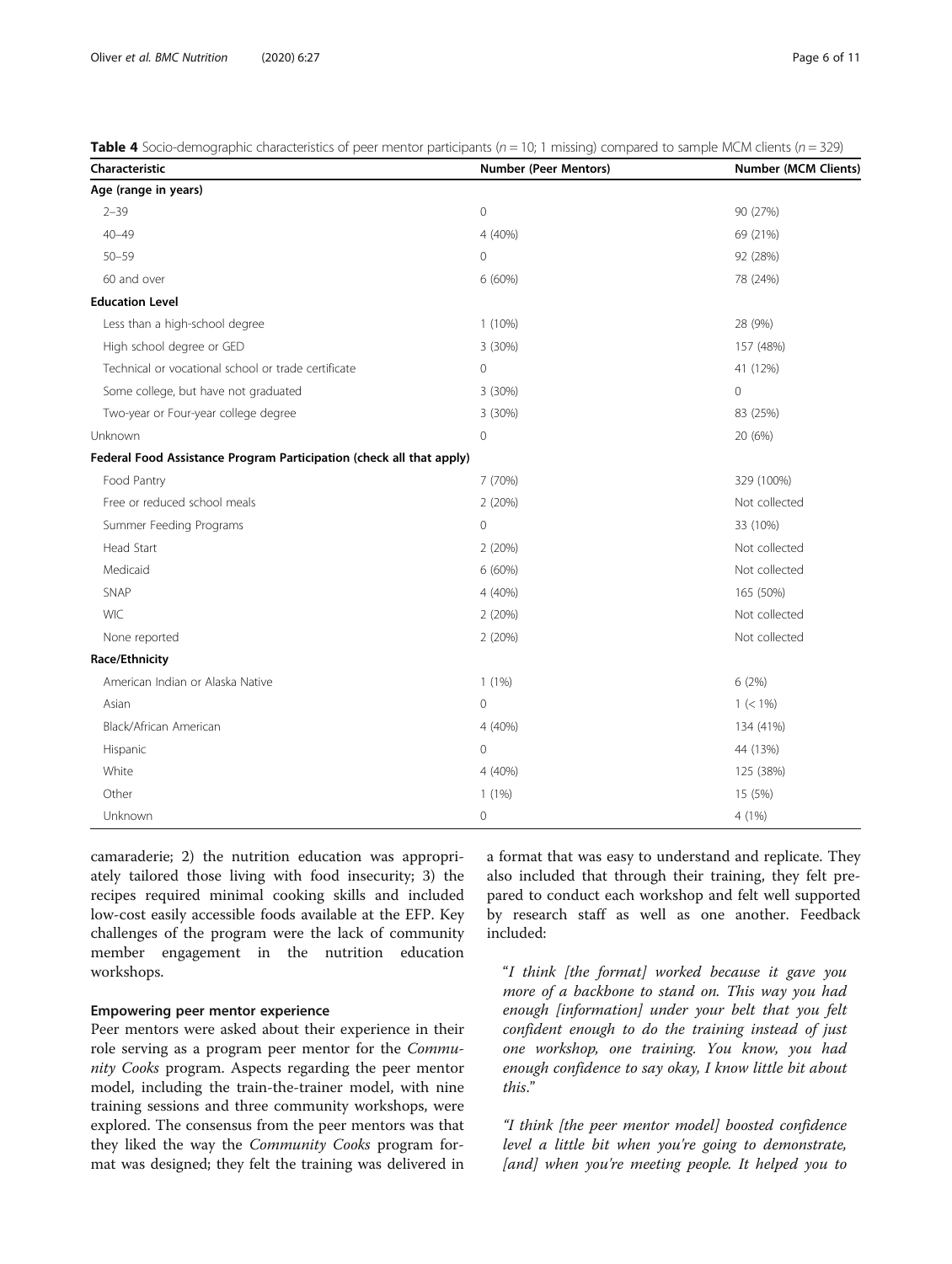communicate better [and] I think because it's not just me, it's me and [Name]."

"I would say that I liked how we demonstrate to [other] people."

The group members spoke about how they felt more confident in their role as a peer mentor as time progressed and they were becoming more comfortable in their role. Peer mentors shared:

"I think that the first [workshop] we had [was] okay. But I think each one got better. I really do because everybody felt more confident than seeing the first people up there."

Though the purpose of the *Community Cooks* program was to provide peer mentor-led nutrition education and skills to community members, the program also positively influenced many of the peer mentors' personal health habits. Another critical and noteworthy focus group finding was not just the benefit of the peer mentor model for the EFP and MCM community, but the peer mentors also discussed the positive dynamic and synergy created among the group of peer mentors. They developed a shared level of respect for each other and expressed how, during the training sessions, they learned from one another and were able to share this information later when they were conducting the workshops. They shared:

"I think the group that we ended up with was a good group because we all had something to put in. We had diversity to put in from other cultures. We had age brackets. We had social brackets."

"We fell right in with each other."

"I can do this."

"Everybody was on the maturity level and the learning level that it made it so that when somebody said something everybody's ears perked up."

"The group that committed themselves to [the program], we learned from each. We were able to feed off each other and broaden it."

Peer mentors discussed how they developed a sense of belonging within the group and how they genuinely looked forward to coming to sessions and developing friendships among other peers. They described a cohesive sense of community and camaraderie that were beyond program expectations. This web of community created a bond among them that was unexpected to the peers themselves and to program facilitators. The peer mentors recognized that without the Community Cooks program, they would not have met nor created this

unique connection among one another. These findings reflect the tangible and intangible power of a peer mentoring model.

## Appropriately tailored nutrition education

The next theme that emerged from the focus group findings was on the reaction the peer mentors had on the content, quality, and appropriateness of the nutrition education program to suit the needs of their community members. Peer mentors indicated that not only did they learn new information from the research team, but that they greatly valued the ideas that were also shared by their fellow peers. Peer mentor comments included:

"[The program] made it easy to want to eat healthy and learn more. I felt very at home." "It was very informative, and I got a lot from the class [es]. I'm quite sure others learned a lot too." "I thought the classes gave a lot of good information. I was able to share with my family, with neighbors." "This program reinforced a lot of things that I knew, kind of brought back some things that I knew, and it helped me share with others. Like taking something and making it healthier and then having somebody say hey, this is really pretty good."

Peer mentors felt motivated to adopt many of the nutrition education strategies for themselves and their family members. The majority of peer mentors shared the personal changes they made in as a result of the program, and responses included:

"It helped me as a whole think twice before eating things that are full of salt or margarine or you can eat good without frying everything."

"I use less salt and I use more different seasonings." "I use more like natural herbs. I've used fresh cilantro. I've used fresh garlic where before I was using the canned or the jarred. I got a chopper, and I put the garlic in it and chop the garlic up with a little bit of olive oil and cook with that. I use more olive oil. I use more olive oil than other kind of oils. I try to sweeten with honey instead of sugar."

## Recipes included the use of Assessible ingredients with simple preparation

The peer mentors noted an increase in their cooking self-efficacy due to time spent in the training sessions with the research team. They noted that training sessions expanded their knowledge as well as their desire to experiment and try simple new recipes with easily accessible ingredients. Two peer mentors shared their new-found ease with recipe experimentation: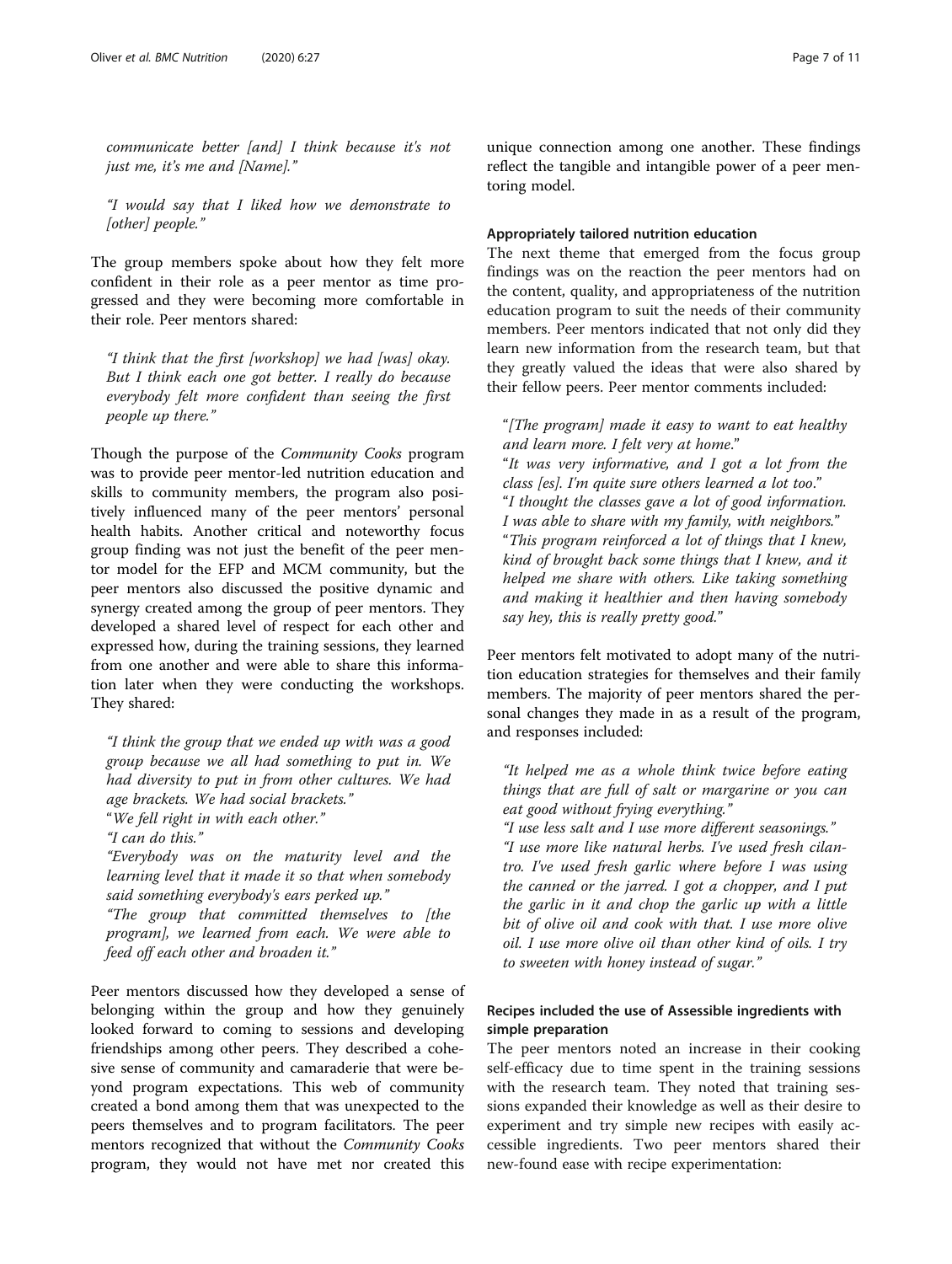"It was just like instead of a, b, and c, okay, I can add this to it, or I can add that to it and see how far I could push that envelope"

"I was getting a little bit turned off by meat, so this all has taught me to experiment. I was on [to] black beans, and I was introducing them to other family members and telling them about the vitamins. I think I'm being more conscious of my plate with the veggies. I am being creative. I am making my own dressing and trying different things and really introducing the veggies to the grandkids and we're trying a couple of things".

## Challenges of peer Mentor model

It was noted throughout the Community Cooks program that is was still challenging to attract community members to attend the workshops. Workshop participation averaged approximately five patrons per session. The focus group elicited peer mentors' reactions regarding the poor attendance by the MCM community as well as any barriers that might have prevented community member attendance. Insights included:

"I think what the barriers are, it's a foodbank night. That's why. People have a hard time getting here anyway because they're bussing it, cabbing it, Ubering it, whatever. So, they have a hard time getting here anyway. Now, to get them here twice a month, oh, you done asked a lot. So, the barrier is the transportation here. The second barrier is they have their food with them. They don't want to miss out of that food because they need it."

"You're not going to get everybody, but here are going to be some people who are enticed by "oh, you did this and oh, there's going to be a drawing and oh, we get to take food, and we cook" Some people may be interested."

The peer mentors also shared ideas for future marketing to entice community members to attend, such as raffle drawings and incentives offered for workshop participation. There was consensus around the need to educate the MCM community on the benefits that workshop participation could bestow upon attendees. The peer mentors were also asked about the use of the word "workshop" and whether that word resonated with the community. Peer mentors suggested that this terminology was not ideal and contributed to the lack of community participation. One peer mentor shared: "I think like cooking demo or something. Do away with the word 'workshop'. A lot of people have different ideas of [what a workshop is]." Another peer mentor reinforced this by saying community members may feel: "[They] might feel they're getting lectured. Because usually a workshop, a lot of times you get lectured. There was also uncertainty about the "who, what, when, why" of the workshop, which ultimately led to confusion and limited participation. Overall, the peer mentors felt that calling it 'events', 'demonstrations', or 'cooking classes' over the terminology "workshop" would be preferred.

The peer mentors also envisioned an opportunity to provide nutrition education beyond the scope of a formal workshop and directly to patrons while were waiting in the long lines to shop the EFP. Peer mentors felt that capturing patrons during their shopping trip might be an ideal window of opportunity to share valuable nutrition knowledge before they enter the EFP.

## **Discussion**

The on-going challenge of food insecurity faced by many American communities highlights the need for more evidence-based nutrition education programs delivered by peer mentors in an EFP  $[1]$  $[1]$ . These types of programs can provide a mechanism for reaching individuals with simple healthy eating messages and skills for cooking on a budget that otherwise may not be available to these families. Using a peer mentor-led model to deliver this type of nutrition education to the broader community may be a feasible option and one that was well-received based on peer mentor feedback. Also, based on peer mentor feedback, this education program provided relevant and empowering information to patrons and to the peer mentors themselves, to take charge of their health and food choices in realistic ways, and mindful of food choices and budget. The peer mentor model has also demonstrated success in other areas of health-related education with behavior change and increased levels of knowledge and maybe a key component to engage harder to reach community members [\[17](#page-9-0), [19\]](#page-9-0).

Feedback from our peer mentors supported the peer mentor model, and the Community Cooks program implementation. Through the focus groups, the peer mentors expressed that the program was timely, educationally appropriate, specific to the population needs, and was structured to empower them with knowledge and skill to deliver relevant health and nutrition messages to fellow community members. The peer mentors taught the workshop participants the concepts and skills necessary in choosing and then preparing healthy foods available in the food pantry. The Community Cooks program had a positive effect on the peer mentors' ability to relate to community members and developed a web of community and a sense of belonging among the peer mentors that created a vested interest in the program. Even though peer mentors were compensated for participating in the training program, many of them indicated that compensation was not necessary to keep them engaged. Each peer mentor was already affiliated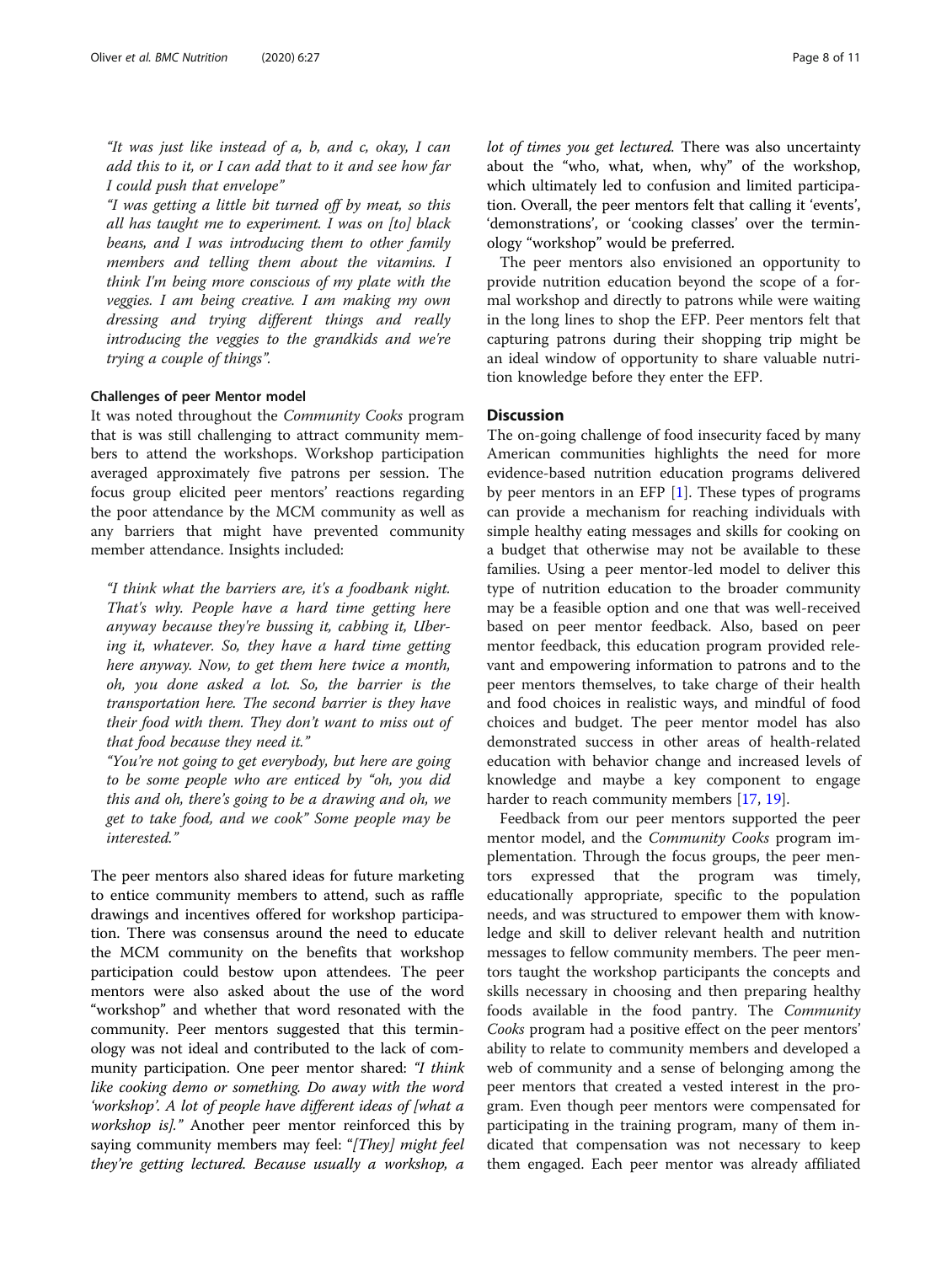with this pantry in some way and was now able to utilize the skills and knowledge they gained through this program for when they return to their original position (pantry volunteers, Co-op members, etc.) where they can continue to educate pantry patrons.

## Academic and clinical partnerships

The Community Cooks program benefited from the successful partnership among the FCN research team, the EFP community site, and their host organization CSS. Clinical, academic, and community partnerships that are successful, and committed to its mission and population served can have demonstrable impact. This program was born out of a common goal of all partners – to address the health knowledge gap within a food-insecure population. A cohesive partnership was key in developing the peer mentor model, and educational programming contributed to its success. Partnering with the EFP allowed our team the opportunity to utilize space to host the project, in addition to providing aid in recruitment, assisting in scheduling/or rescheduling educational program sessions as well as administrative support. When creating community-academic partnerships, consideration must be given to partnership experience, commitment to program goals and outcomes, resources, and space, and a defined delegation of roles and responsibilities to ensure successful program implementation. In this peer mentor model, peer mentors had some form of a pre-established relationship with the parent organization, which secured the trust among the mentors and aided in mentor retention.

## Challenges and lessons learned

Challenges and limitations relating to the peer mentor model in the EFP, as well as lessons learned both through implementation and evaluation, must be considered. The program had several limitations as it was a pilot program and was restricted to one EFP. The EFP had space limitations, which impacted not only the time available for peer mentor training sessions but also limiting the number of potential peer mentor participants. Additional limitations of the Community Cooks peer mentor program were that while recruitment and retention of peer mentors were successful, it was very challenging to engage the EFP and MCM community. Furthermore, data from community members or workshop attendees was not collected, which may have provided further details on their perceived successes or challenges of attending the Community Cooks program. Lastly, a fidelity assessment was not included in this pilot study and will be included in future phases to evaluate the program implementation.

Hosting the live community workshops facilitated by the peer mentors proved to be challenging in achieving

the desired attendance and participation outcome. An unexpected limitation that arose was related to scheduling the workshops, which conflicted with the pantry hours, making it a challenge for patrons to attend the workshop and shop during the same timeframe. Workshop participation averaged five patrons per session, and it was learned that conducting the workshops while the food pantry was open may have been an unintended barrier. Community members did not want to "give up" their spot in the EFP line to attend a workshop, nor did they desire to visit the workshop upon exiting the EFP as they had their groceries and perishable items with them. These limitations and challenges will inform future program development as finding ways to connect with the community are crucial for program success.

## Implications for research and practice

The social determinants of health that include zip code, socioeconomic level, and food security are considered part of what predicts the health status of individuals who attend EFPs [\[1](#page-9-0), [29](#page-10-0), [30\]](#page-10-0). It has been well documented that food insecurity is a chronic stressor of health [[31\]](#page-10-0). Food insecure individuals often consume calorie-laden foods with little fruits and vegetables since the cost is an issue, and gaps in knowledge exist on how to incorporate healthy eating from the foods obtained in EFPs [\[8](#page-9-0), [32\]](#page-10-0). Many EFPs have expanded their services from supplemental food resources to now include services that recognize the connection between hunger and health and the interplay of social and environmental factors that influence food choice [\[12](#page-9-0)]. There is a strong need for food and nutrition education in all venues, and EFPs provide a non-traditional setting for education in which innovation and community partners can work together [[14,](#page-9-0) [15](#page-9-0), [32](#page-10-0), [33\]](#page-10-0). The program of using peers as leaders in pantries may be one model of connecting food insecurity and health. To sustain these efforts, EFPs must possess a vested administration and staff to identify members from their community motivated to lead and deploy nutrition education efforts throughout the EFP effectively.

## Conclusion

Community Cooks was a peer-led nutrition education and healthy cooking program delivered in an EFP setting targeting a community with a high prevalence of food insecurity. The purpose of this program was to develop an innovative approach to nutrition education in an EFP using a train-the-trainer peer mentor model and conducting qualitative program feedback from the peer mentor participants. The focus group revealed many successes and challenges of utilizing peer mentors to deliver a nutrition education program within an EFP, and these results contribute to the body of research on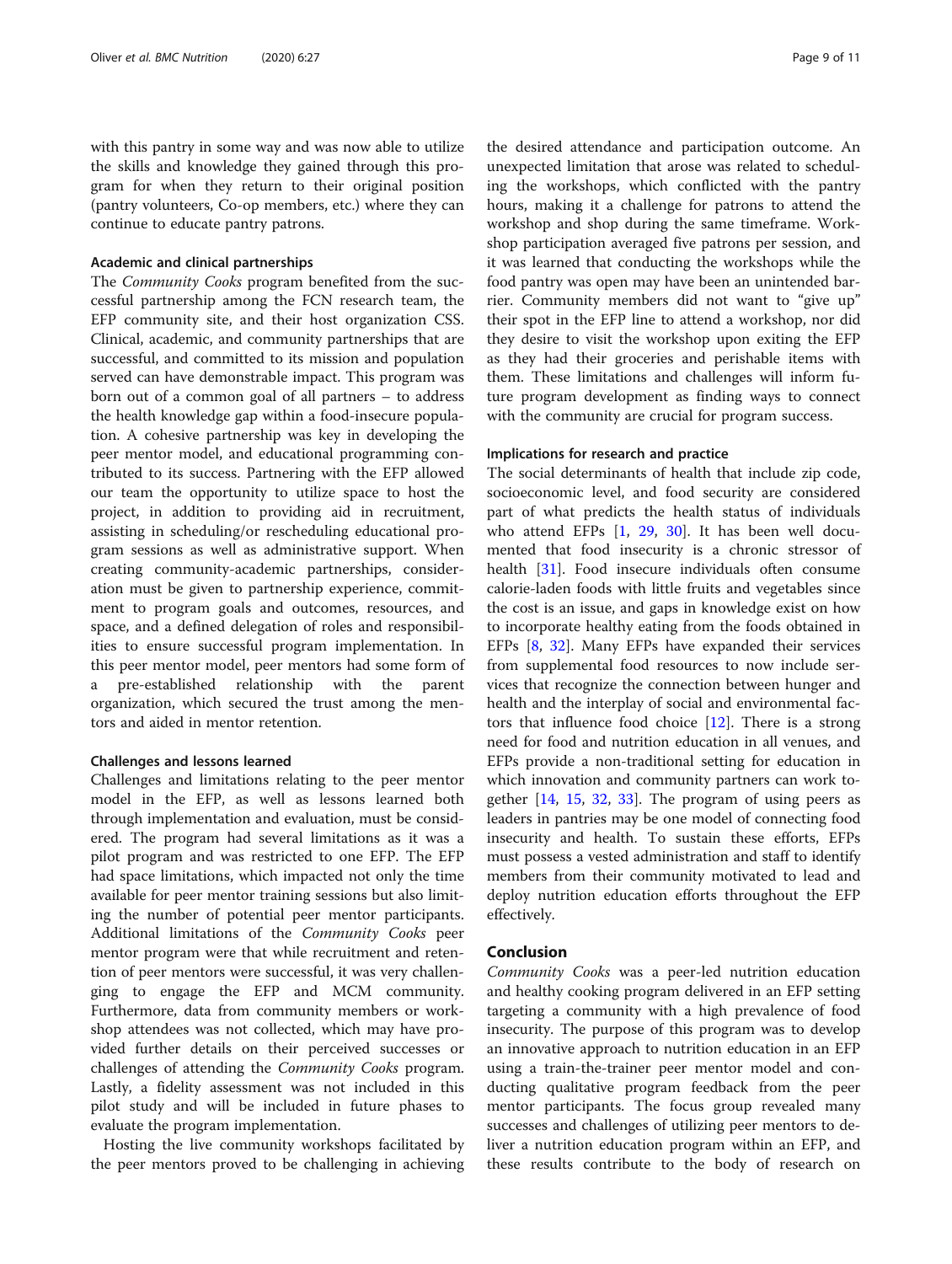<span id="page-9-0"></span>utilizing peer mentors in low-income communities. While further research and testing of this model are needed, this type of educational delivery can be a model for other community health providers and health personnel working in these types of community settings and EFPs. Future programs and research are still needed to explore the health impact of this program model on peer mentors as well as the patrons and community members who are the recipients of peer mentor-led nutrition education within an emergency food pantry setting.

#### Abbreviations

EFP: Emergency Food Pantry; SCT: Social Cognitive Theory; CSS: Catholic Social Services; MCM: Martha's Choice Marketplace; FCN: Fitzpatrick College of Nursing

## Acknowledgements

Catholic Social Services of Norristown; Susan Stier, Site Director; Patrick Walsh, Pantry Manager; Eli Wenger, Assistant Pantry Manager; and each of our peer mentor participants. Additional acknowledgements to Elizabeth B. Dowdell PhD, RN, FAAN of the M. Louise Fitzpatrick College of Nursing at Villanova University.

#### Authors' contributions

Include study conception and design (TO, AM, RS, LD), acquisition of data (TO, AM, RS, LD), analysis and interpretations of data (TO, AM), and drafting of manuscript and critical revisions (TO, AM, RS, LD). The authors of this article have reviewed and approve the complete manuscript, have no conflict of interest to report, and provide consent for publication.

#### Funding

The authors disclosed receipt of the following financial support for the research, authorship, and/or publication of this article: This research was supported by: The Patricia Kind Foundation and The Catholic Foundation of Great Philadelphia who provided financial support for program supplies and materials.

#### Availability of data and materials

Not applicable.

## Ethics approval and consent to participate

This study has received Villanova University Institutional Review Board Approval and the study was deemed exempt. All participants provided written informed consent prior to their participation.

#### Consent for publication

Not Applicable.

## Competing interests

The authors declared no potential conflicts of interest with respect to the research, authorship, and/or publication of this article.

## Received: 20 August 2019 Accepted: 18 May 2020 Published online: 14 July 2020

## References

- 1. Coleman-Jensen A, Rabbitt MP, Gregory CA, Singh A. Household food security in the United States in 2018, ERR-270, 2019 U.S. Department of Agriculture, Economic Research Service. [https://www.ers.usda.gov/webdocs/](https://www.ers.usda.gov/webdocs/publications/94849/err-270.pdf) [publications/94849/err-270.pdf.](https://www.ers.usda.gov/webdocs/publications/94849/err-270.pdf)
- 2. Ayala A, Meier BM. A human rights approach to the health implications of food and nutrition insecurity. Public Health Rev. 2017;38(10):1–22.
- Hartline-Grafton H, Dean O. Hunger and Health: The Impact on Poverty, Food Insecurity, and Poor Nutrition on Health and Wellbeing. Washington, DC: 2017. Food Research & Action Center. Accessed 20 Aug 2019. [http://](http://www.frac.org/wp-content/uploads/hunger-health-impact-poverty-food-insecurity-health-well-being.pdf) [www.frac.org/wp-content/uploads/hunger-health-impact-poverty-food](http://www.frac.org/wp-content/uploads/hunger-health-impact-poverty-food-insecurity-health-well-being.pdf)[insecurity-health-well-being.pdf](http://www.frac.org/wp-content/uploads/hunger-health-impact-poverty-food-insecurity-health-well-being.pdf).
- 4. Weinfield N, Mills G, Borger C, Gearing M, Macaluso T, Montaquila J, Zedlewski S. Hunger in America 2014: National Report prepared for feeding America. Chicago: Feeding America; 2014. Accessed 09 Apr 2020. [http://](http://www.feedingamerica.org/hunger-in-america/our-research/hunger-in-america/) [www.feedingamerica.org/hunger-in-america/our-research/hunger-in](http://www.feedingamerica.org/hunger-in-america/our-research/hunger-in-america/)[america/](http://www.feedingamerica.org/hunger-in-america/our-research/hunger-in-america/).
- 5. Feeding America. Food banks: Hunger's new staple. A Report on Visitation Patterns and Characteristics of Food Pantry Clients in the Unites States in 2009. Accessed 9 Apr 2020. [https://www.feedingamerica.org/sites/default/](https://www.feedingamerica.org/sites/default/files/research/hungers-new-staple/hungers-new-staple-full-report.pdf) [files/research/hungers-new-staple/hungers-new-staple-full-report.pdf](https://www.feedingamerica.org/sites/default/files/research/hungers-new-staple/hungers-new-staple-full-report.pdf).
- 6. Campbell EC, Ross M, Webb KL. Improving the nutritional quality of emergency food: a study of food bank organizational culture, capacity, and practices. J Hunger Environ Nutri. 2013;8(3):261–80.
- 7. Hoisington A, Manore MM, Raab C. Nutritional quality of emergency foods. J Acad Nutr Diet. 2011;111(4):573–6.
- 8. Leung CW, Epel ES, Ritchie LD, Crawford PB, Laraia BA. Food insecurity is inversely associated with diet quality in lower-income adults. J Acad Nutr Diet. 2014;114(12):1943–53.
- 9. Food Research and Action Center. 2015 Research Brief: Understanding the Connections: Food Insecurity and Obesity 2015. Accessed 09 Apr 2020. [https://frac.org/wp-content/uploads/frac\\_brief\\_understanding\\_the\\_](https://frac.org/wp-content/uploads/frac_brief_understanding_the_connections.pdf) [connections.pdf](https://frac.org/wp-content/uploads/frac_brief_understanding_the_connections.pdf).
- 10. Gregory CA, Coleman-Jensen A. Food insecurity, chronic disease, and health among working-age adults, ERR-235. 2017. Accessed 20 Aug 2019. [https://](https://www.ers.usda.gov/webdocs/publications/84467/err-235.pdf?v=42942) [www.ers.usda.gov/webdocs/publications/84467/err-235.pdf?v=42942.](https://www.ers.usda.gov/webdocs/publications/84467/err-235.pdf?v=42942)
- 11. Morales ME, Berkowitz SA. The relationship between food insecurity, dietary patterns, and obesity. Current Nutrit Reports. 2016;5:54–60.
- 12. Webb KL. Introduction–food banks of the future: organizations dedicated to improving food security and protecting the health of the people they serve. J Hunger Environ Nutrition. 2013;8(3):257–60.
- 13. Hardison-Moody A, Bowen S, Bloom JD, Sheldon M, Jones L, Leach B. Incorporating nutrition education classes into food pantry settings: Lessons learned in design and implementation. J Extension. 2015;53(6):v53–6a4. <https://www.joe.org/joe/2015december/a4.php>.
- 14. Martin K, Wolff M, Callahan K, Schwartz MB. Supporting wellness in pantries: development of a nutrition stoplight system for food banks and food pantries. J Acad Nutr Diet. 2018;119(4):553–9.
- 15. Martin K, Wu R, Wolff M, Colantonio AG, Grady J. A novel food pantry program: food security, self-sufficiency and diet-quality outcomes. A J Prev Med. 2013;45:569–75.
- 16. Mentor Support Network. 2019. Accessed 20 Aug 2019. [http://www.](http://www.mentorsupportnetwork.com.au/) [mentorsupportnetwork.com.au/](http://www.mentorsupportnetwork.com.au/).
- 17. Petosa RL, Smith LH. Peer mentoring for health behavior change. Am J Health Educ. 2014;45:351–7.
- 18. Karcher MJ, Hansen K. The SAGE Program on applied developmental science: handbook of youth mentoring: chapter 5 mentoring activities and interactions. Thousand oaks: SAGE publications, 2014. Inc. doi: [https://doi.](https://doi.org/10.4135/9781412996907) [org/10.4135/9781412996907](https://doi.org/10.4135/9781412996907).
- 19. Webel AR, Okonsky J, Trompeta J, Holzemer. A systematic review of the effectiveness of peer-based interventions on health-related behaviors in adults. Am J Public Health. 2010;100(2):247–53.
- 20. Sunguya BF, Poudel KC, Mlunde LB, Shakya P, Urassa DP, Jimba M. et al. Effectiveness of nutrition training of health workers toward improving caregivers' feeding practices for children aged six months to two years: a systemic review. Nutr J. 2013;12(66):1–14. [https://nutritionj.biomedcentral.](https://nutritionj.biomedcentral.com/track/pdf/10.1186/1475-2891-12-66) [com/track/pdf/10.1186/1475-2891-12-66](https://nutritionj.biomedcentral.com/track/pdf/10.1186/1475-2891-12-66).
- 21. Smith LH, Petosa RL. A structured peer-mentoring method for physical activity behavior change among adolescents. J Sch Nurs. 2016;32(5):315–23.
- 22. Smith LH. Cross-age peer mentoring approach to impact the health outcomes of children and families. J Specialists Pediatric Nurs. 2011;16(3): 220–5.
- 23. Bandura A. Social foundations of thought and action: a social cognitive theory. Englewood cliffs, N.J.:1986. Prentice-Hall.
- 24. Centers for Disease Control and Prevention. Division of Nutrition, Physical Activity, and Obesity. National Center for Chronic Disease Prevention and Health Promotion. 2018. Addressing Obesity Disparities: Social Ecological Model. Accessed 20 Aug 2019. [http://www.cdc.gov/obesity/health\\_equity/](http://www.cdc.gov/obesity/health_equity/addressingtheissue.html) [addressingtheissue.html.](http://www.cdc.gov/obesity/health_equity/addressingtheissue.html)
- 25. Townsend N, Foster C. Developing and applying a socio-ecological model to the promotion of healthy eating in the school. Public Health Nutr. 2011; 16(6):1101–8.